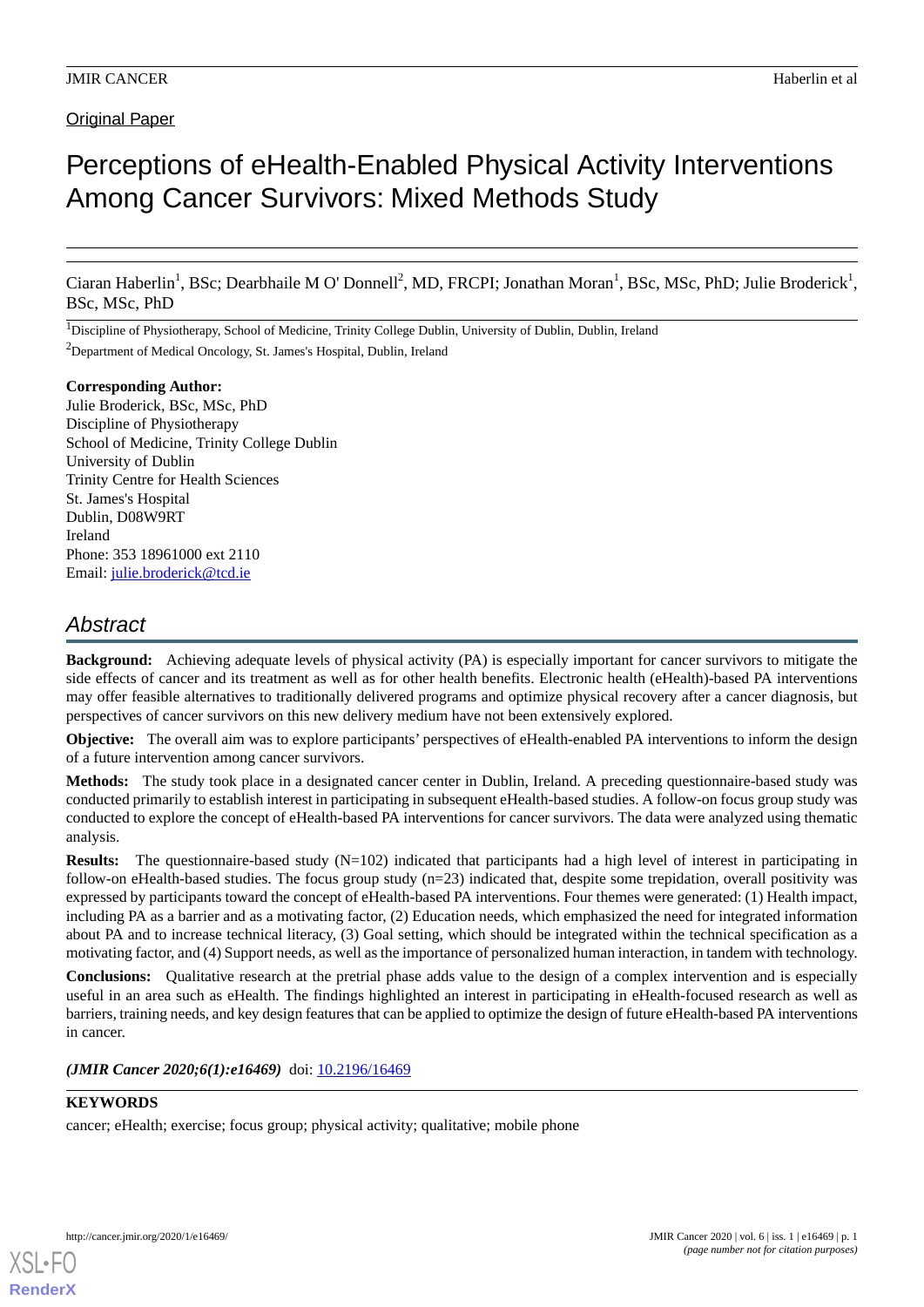# *Introduction*

The benefits of physical activity (PA) in cancer patients are well known, including improvements in quality of life, improvement in function, and a possible reduction in risk of recurrence in some cancer types [[1\]](#page-7-0). Despite those known benefits, uptake of PA by cancer survivors is low from the time of diagnosis through to survivorship [[2,](#page-8-0)[3](#page-8-1)]. The challenge remains to elucidate the optimal type of intervention for increasing PA levels in cancer survivors. The majority of PA interventions in cancer survivors are low-tech and delivered face-to-face in a group setting which is time- and resource-intensive, and accessibility can be limited [\[4](#page-8-2),[5](#page-8-3)]. Alternative models of delivery are warranted. The emergence of increasingly sophisticated technologies, with the potential to enhance the delivery of PA interventions, may provide a feasible and scalable alternative to traditional interventions [\[6](#page-8-4)].

Usage of electronic technologies in the general population is high. The number of smartphone users worldwide currently exceeds three billion and is predicted to increase further over the coming years. China, India, and the United States have the highest number of smartphone users with each country exceeding the 100 million user mark [[7](#page-8-5)]. In the United Kingdom, 45.1 million people used the internet on a daily basis in 2019 according to the UK Office for National Statistics, beating the record set in 2016 [[8\]](#page-8-6). Despite the ubiquity of smartphones and their high usage, harnessing their benefits for health benefits is relatively new.

There is emergent systematic review-level evidence in favor of the health benefits of electronic health (eHealth) interventions. eHealth is a concept in health care that may present opportunities to improve PA in cancer survivors. eHealth has been defined as "health services and information delivered or enhanced through the Internet and related technologies" and eHealth "characterizes not only a technical development, but also a state-of-mind, a way of thinking, an attitude, and a commitment for networked, global thinking, to improve health care locally, regionally, and worldwide by using information and communication technology" [[9\]](#page-8-7).

A systematic review including almost 5000 participants indicated the promise of using mobile apps and SMS text messaging as mobile health (mHealth) interventions, with studies showing an improvement in physical health and significant reductions of anxiety, stress, and depression [[10\]](#page-8-8). Similarly, a further systematic review indicated the potential of apps in improving symptom management through self-management interventions in long-term conditions [[11\]](#page-8-9), although little is known about their economic benefit and long-term sustainability.

Only a small number of studies have integrated eHealth as a delivery medium for PA interventions in cancer survivors [[12\]](#page-8-10). New types of health service interventions can be complex [\[13](#page-8-11)] and difficult to integrate into practice. The Medical Research Council (MRC) has proposed a framework for the development of complex interventions [\[14](#page-8-12)]. This phased approach of health service evaluation begins with a theoretical element, then integrates a series of preliminary studies to inform the design

 $XS$ -FO **[RenderX](http://www.renderx.com/)** of an intervention element. Integrating qualitative research can optimize the robustness of interventions [[15\]](#page-8-13), and this approach has been utilized within a number of complex interventions in the pretrial design phase [[13](#page-8-11)[,16](#page-8-14),[17\]](#page-8-15).

Aligned to the recommendations of the MRC framework [[14\]](#page-8-12), we first conducted a systematic review of eHealth-based PA interventions [\[12](#page-8-10)]. This review identified only 10 studies, which included eHealth-based PA programs across a diversity of platforms. We found that consensus is lacking in terms of the optimal eHealth-based intervention design in the cancer setting.

Although previous studies have explored perspectives of cancer survivors toward exercise, these studies have mainly been conducted after completion of a structured exercise program [[18](#page-8-16)[-21](#page-8-17)]. One of the disadvantages of gaining participant perspectives after completion of an intervention are that preferences are influenced by their direct experience of the program itself [\[18](#page-8-16)]. Also, these studies related to traditionally delivered exercise regimes and did not specifically focus on newer technology-based alternatives.

A survey-based study evaluated technology-based health behavior interventions versus traditional modalities [[22\]](#page-8-18) in cancer survivors. This indicated a receptivity to using Web apps as a technological delivery medium. An online questionnaire-based study in cancer survivors evaluated preferences for technology-supported exercise interventions and indicated they may be feasible and acceptable [[23](#page-9-0)]. It would appear that no prior study has integrated in-depth personalized insights of eHealth-based PA interventions at the pretrial phase to inform the design of such an intervention in cancer survivors. The overall aim of this study was to explore perspectives of cancer survivors toward the concept of an eHealth-based PA program. To address this aim, a phased approach was taken.

This paper will briefly describe a preliminary questionnaire-based study to ascertain basic information pertaining to self-reported PA levels, knowledge of PA guidelines, smartphone use, as well as interest in a follow-on focus group study. The main focus of the paper will be a focus group study that qualitatively explores perspectives of cancer survivors toward the concept of an eHealth-based PA program.

# *Methods*

#### **Overview**

The preceding questionnaire-based study will be described first, followed by the follow-on focus group study. Both studies took place in St. James's Hospital, Dublin, Ireland, an acute-care hospital that is one of the largest designated cancer centers in Ireland. Written informed consent was obtained separately for each study. Inclusion criteria were as follows: over 18 years of age, attending oncology outpatient clinics, absence of cognitive disabilities that may hinder following instructions, and patients who had received chemotherapy or radiation therapy for malignancy and had finished a course of treatment or were anticipated to finish their treatment within 3 months. Ethical approval was granted by St. James's Hospital, Tallaght University Hospital Research Ethics Committee (reference: 2015-05).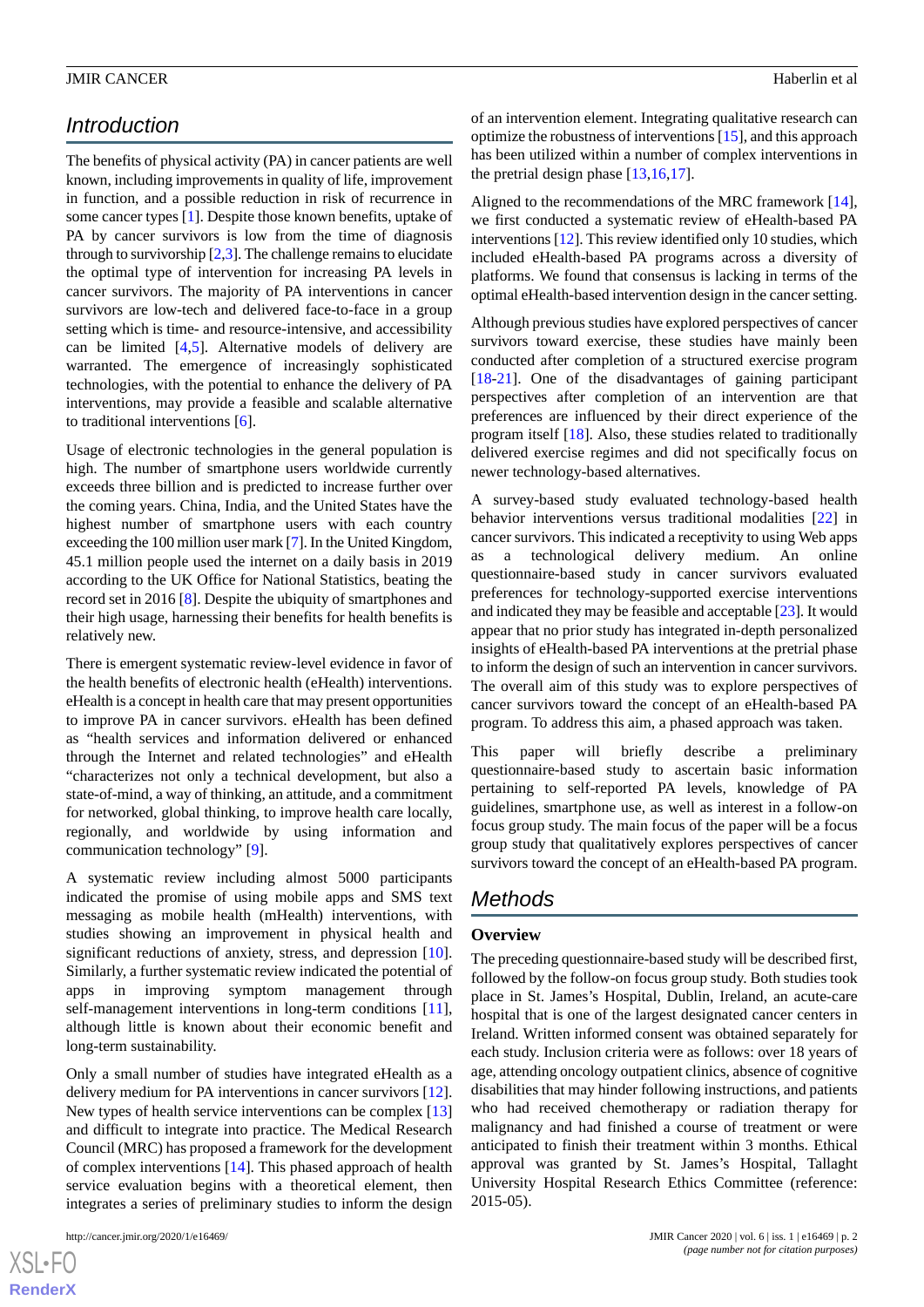#### **Recruitment**

Due to the heterogeneous nature of cancer and its treatment, there were a large number of cancer clinics in St. James's Hospital Oncology service, including breast, gynecological, colorectal, and lung cancer clinics. The lead investigator liaised with the relevant medical and nursing staff in advance of both studies. The treating physician performed initial eligibility screening and advised whether each patient could be approached for study participation. The lead investigator then approached the patient, provided information about the study, and, if appropriate, obtained written informed consent.

#### **Preceding Questionnaire-Based Study**

Preceding the main focus group study, a cross-sectional study was conducted in mixed cancer outpatient clinics to ascertain possible interest in participating in subsequent eHealth-related studies. Participants filled out this 5-minute paper-based questionnaire (see [Multimedia Appendix 1\)](#page-7-1) while waiting for hospital-based cancer-related outpatient appointments. As this was such a new area of focus, a short questionnaire was specifically designed to scope out the following information: (1) knowledge of, and adherence to, PA guidelines as well as quantification of sedentary behavior, (2) smartphone ownership and usage of mobile phone app technology, and (3) willingness to participate in further eHealth-related studies. No prior questionnaire existed that explored the use of technology in PA interventions for cancer survivors; therefore, the questionnaire that was developed was based on an existing PA assessment questionnaire [\[24](#page-9-1)] and the specific objectives of this study. Willing participants were subsequently contacted for inclusion in the focus group study.

#### **Follow-On Focus Group Study**

Focus groups were employed in this qualitative study, chosen for their strength in generating new ideas and diverse opinions in a way that would be less accessible in a one-to-one interview [[25\]](#page-9-2). A further advantage of focus group design is that participants can develop ideas through facilitated group-based discussion [\[26](#page-9-3)]. The design and reporting of research methods used in this study was informed by the COREQ (COnsolidated criteria for REporting Qualitative research) standardized reporting guidelines [\[27](#page-9-4)]. Participants were chosen from the pool of participants in the preceding questionnaire-based study who indicated a willingness to participate in a focus group study. A convenience sampling method was adopted in this study, with participants included being the first who responded and were available for participation.

#### **Data Collection**

Focus groups were conducted by the lead investigator who was also group moderator (CH). CH was a doctoral student with a background as a physiotherapist, who was not involved in the clinical care of participants. He had additional training in qualitative methodology and focus group facilitation. The assistant facilitator varied between two people, depending on availability, and was either an academic (JB) or a postdoctoral researcher (JM), both trained in qualitative methodology. No repeat interviews took place and transcripts were not returned to participants for accuracy.

All interviews were recorded using a Voice Tracer DVT2000 digital recorder (Philips). CH facilitated the discussion and JB or JM took field notes, including observations during the interviews. These field notes assisted in identifying potential themes that emerged that the lead moderator may have missed, as well as recording general observations that assisted in data analysis.

At the start of each focus group, brief study information was provided regarding goals and reasons for conducting this research, and ground rules were agreed upon. An interview guide (see [Multimedia Appendix 2\)](#page-7-2) was developed based on prestated study objectives, results of a previous systematic review [\[12](#page-8-10)], and relevant qualitative literature [\[28](#page-9-5)]. The interview guide was semistructured to encourage a free flow of conversation [\[29](#page-9-6)]. The interview guide was not pilot-tested prior to the first focus group. Data collection continued until saturation was reached, a stage where no new ideas or themes emerged [[30\]](#page-9-7).

#### **Data Analysis**

Questionnaire data from the first study was analyzed descriptively. In the focus group study, to optimize rigor, a synopsis of the main points was given at the conclusion of each focus group, whereby participants were questioned regarding whether it was an accurate portrayal of what had been discussed.

In view of the emergent nature of this area, data analysis was performed using thematic analysis following the phased approach outlined by Braun and Clarke [[31\]](#page-9-8). Recordings were transcribed verbatim by CH and double-checked for accuracy by JB. Focus group transcripts were coded into meaningful clusters using NVivo 9 (QSR International) qualitative data analysis software. Two independent researchers (CH and JM) performed this inductive coding and produced a collection of codes that they deemed to have meaning in the context of the stated objectives of the focus groups. The data were examined to establish recurring patterns of meaning. Codes and themes were discussed, refined, and agreed upon by authors and then checked and compared to ensure grouped data were contextually meaningful. Any differences in coding were discussed by researchers until a consensus was achieved.

# *Results*

#### **Results of Preceding Questionnaire-Based Study**

This study took place between August 2015 and January 2016 and included 102 participants. Due to the nature of our method of recruitment, there were no refusals to participate once the patients were referred to the lead investigator from their treating physicians. There were slightly more female participants included in the study (54/102, 52.9%). The mean age of the participants was 65.5 years (SD 14.3).

Participants had a range of cancer diagnoses, with the highest number having colorectal cancer (52/102, 51.0%). Results indicated that almost half (46/102, 45.1%) of all participants reported to be achieving or exceeding guideline PA levels. A total of 63.7% (65/102) of participants overestimated the recommended weekly PA, while 18.6% (19/102) underestimated the guideline for weekly PA.

 $XS$  $\cdot$ FC **[RenderX](http://www.renderx.com/)**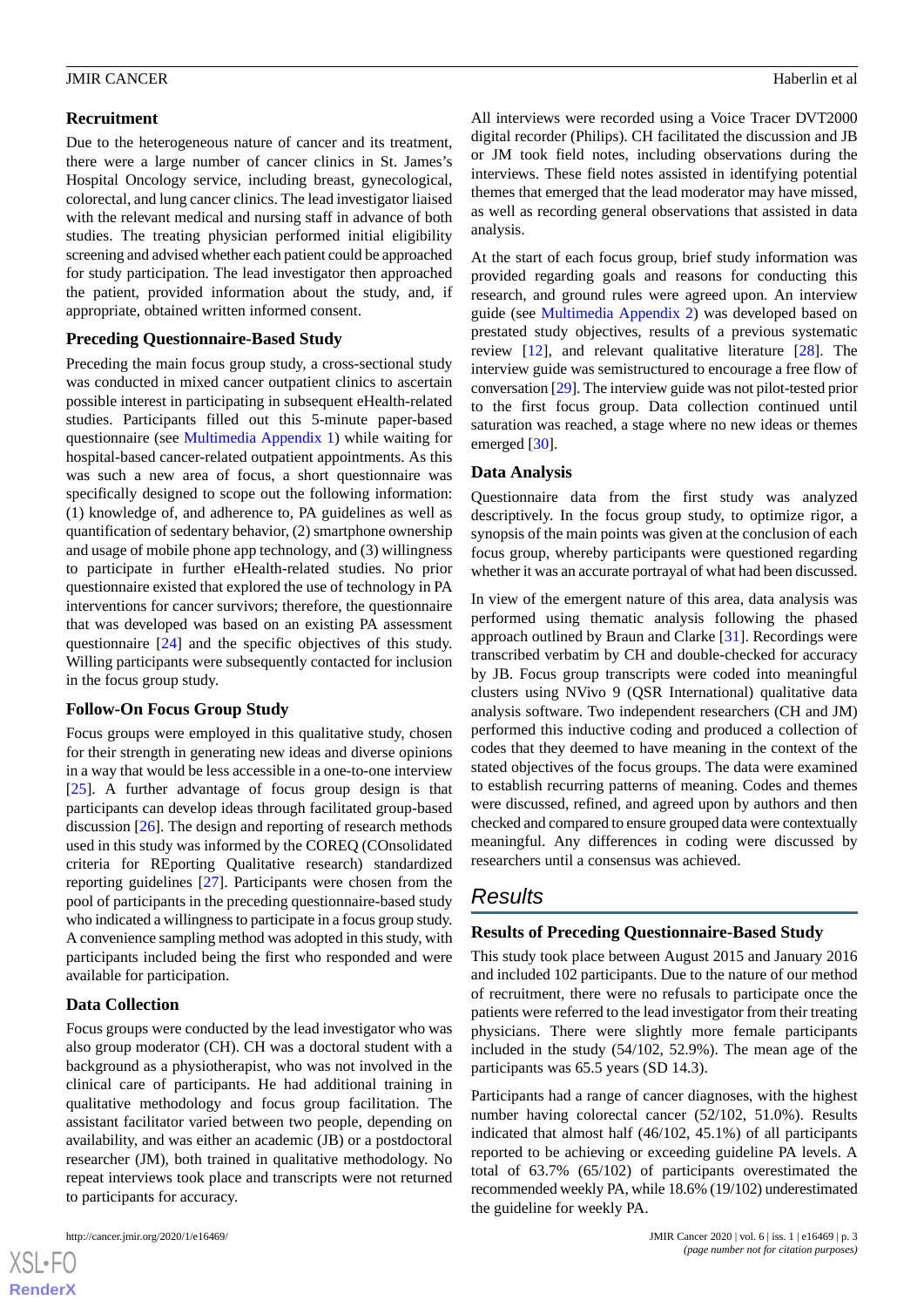The number of smartphone users was 59.8% (61/102), with lower numbers noted in those over 65 year of age. It was also identified that 89% (54/61) of those that had access to smartphones used smartphone apps. The most frequently specified mobile apps were Facebook (14/61, 23%) and WhatsApp (9/61, 15%). Only 16% (10/61) of participants reported using PA or exercise apps on their smartphones.

Interest in participating in a follow-on focus group was expressed by 61% (37/61) of participants who owned or had access to a smartphone. Interest in participating in a future eHealth PA intervention was also high (47/61, 77%) among participants in this study.

#### **Results of the Focus Group Study**

<span id="page-3-0"></span>Seven focus groups were conducted between November 2015 and April 2016. In total, six focus groups had 3 participants present, with one focus group having 5 participants present.

Data saturation was reached following analysis of the sixth and seventh focus groups. This resulted in conclusion of the study after the seventh focus group, with a final sample size of 23 participants. The remaining 14 participants who expressed interest in participating in the focus groups could not attend after they were recontacted; reasons given were mostly due to weather, being unwell on the day of the focus group, lack of interest, and having difficulty accessing the center due to travel distance.

#### **Focus Group Participant Characteristics**

Demographic details of the participants are collated in [Table 1](#page-3-0). The focus groups ranged from 23 to 34 minutes in length and the mean duration of the focus groups was 28.7 minutes (SD 3.4). Out of 23 participants, 17 were female (74%) and 6 were male (26%), and they had a mix of cancer diagnoses. The age range was 34-82 years. Out of 23 participants, 12 were over 65 years of age (52%) and 11 were 64 years of age or under (48%).

**Table 1.** Demographic details of focus group participants.

| Variable                                   | Value $(n=23)$ |
|--------------------------------------------|----------------|
| Gender, n (%)                              |                |
| Male                                       | 6(26)          |
| Female                                     | 17(74)         |
| Age at study enrollment (years), mean (SD) | 61.34 (12.60)  |
| Cancer type, n (%)                         |                |
| <b>Breast</b>                              | 4(17)          |
| Colorectal                                 | 6(26)          |
| Ovarian                                    | 5(22)          |
| Testicular                                 | 2(9)           |
| Endometrial                                | 3(13)          |
| Other                                      | 3(13)          |
| Treatment, n (%)                           |                |
| Chemotherapy only                          | 15(65)         |
| Chemotherapy and radiotherapy              | 8(35)          |
| Surgery                                    | 23(100)        |
| Marital status, n (%)                      |                |
| Married                                    | 14(61)         |
| Single                                     | 9(39)          |

# **Results of Thematic Analysis of Focus Groups**

#### *Overview*

Following analysis and coding of the transcripts, a number of themes and subthemes were generated from the data and are

detailed in [Figure 1.](#page-4-0) There were four main themes—*health impact*, *education needs*, *support needs*, and *goal setting*—with accompanying subthemes. The role of technology was embedded throughout these themes.

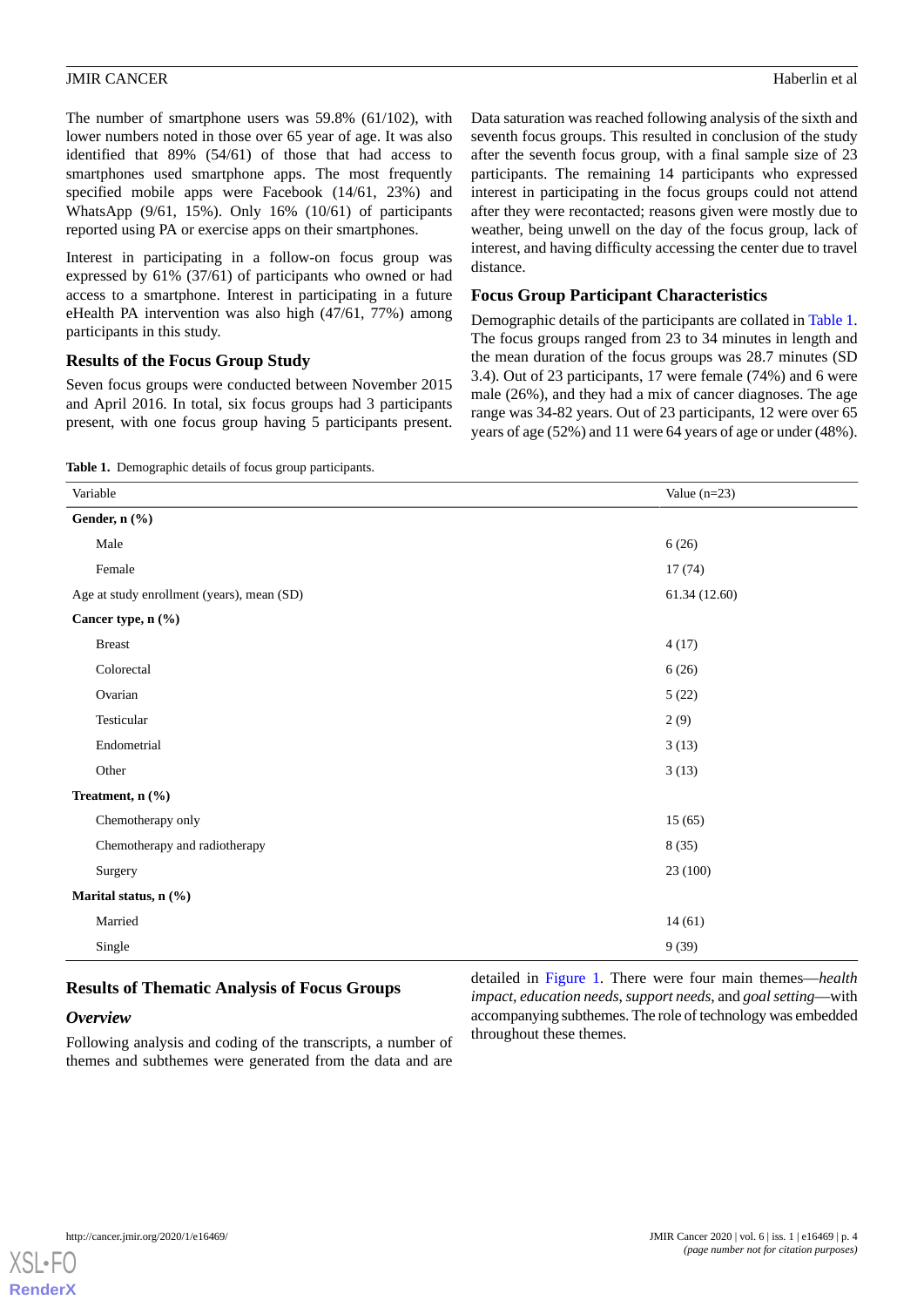

<span id="page-4-0"></span>**Figure 1.** Themes and subthemes following analysis and coding of focus group transcripts. PA: physical activity.

# *Theme 1: Health Impact*

#### **Overview**

The initial opening question "What motivates you to exercise?" generated discussion around general PA-related factors. A strong generic theme that was generated was the topic of *health impact*. Two distinct subthemes generated from this main theme were the role of health as a barrier to PA and, conversely, its role as a facilitating factor or motivator for PA.

#### **Subtheme 1: Health as a Barrier to Physical Activity**

There were a number of participants who signaled that side effects of cancer treatment or general health were primary barriers to PA, with fatigue frequently referenced.

*Ever since the chemo I've lost interest ... got so tired.* [Participant #80, female, 76 years, ovarian cancer]

#### **Subtheme 2: Health as a Motivator to Increase Physical Activity**

Some participants remarked that good health and feeling better were motivating factors to increase PA.

*When I was going through the treatment I felt like going out for a walk, no matter how tired I was ... and I think it helped me through the treatment ... and helped me overall.* [Participant #19, female, 65 years, ovarian cancer]

Losing weight and improving general fitness served as motivation for a number of participants.

*Well mine is to lose weight, and to get a bit fitter.* [Participant #85, female, 58 years, breast cancer] *I felt that walking before I got sick helped me, kinda get strong you know, helped me you know, physically, helped me through the treatment as well, you know.* [Participant #19, female, 65 years, ovarian cancer]

#### *Theme 2: Education Needs*

#### **Overview**

The theme of education featured prominently in terms of knowledge about PA, technical literacy, and the need for a PA program that features human interaction in tandem with eHealth.

#### **Subtheme 3: Baseline Knowledge of Physical Activity**

Throughout the focus groups, the absence of education about the importance of PA following a cancer diagnosis was frequently discussed.

*After the treatment I was never really told exercise was important.* [Participant #56, female, 53 years, colon cancer]

*I didn't hear anything about it at all, until I met you [speaking to lead investigator].* [Participant #57, female, 60 years, breast cancer]

[XSL](http://www.w3.org/Style/XSL)•FO **[RenderX](http://www.renderx.com/)**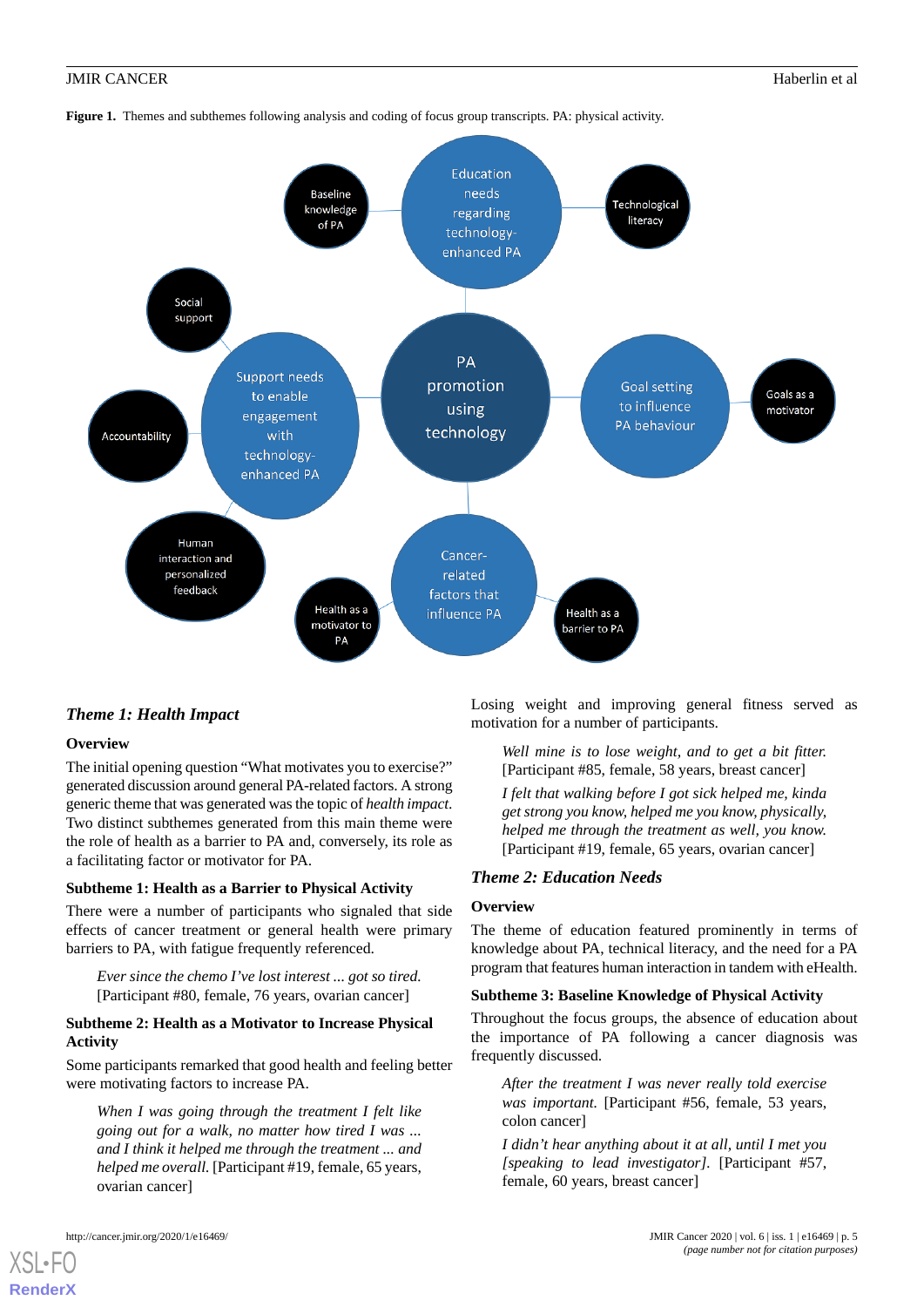*Even if you got a leaflet, even if there was something, or the book recommend, a book to read, but there was nothing.* [Participant #69, male, 76 years, rectal cancer]

#### **Subtheme 4: Technical Literacy**

Education about technology and technological literacy also presented under the umbrella of education. Many participants indicated that for technology to be introduced, they would require education or training on how to use it first.

*Someone just to sit there with you, for just a certain amount of time, till you sort of grasp it.* [Participant #87, female, 74 years, ovarian cancer]

There was also an awareness among some participants that they were not entirely comfortable using technology currently, but they similarly agreed that support and education would make it possible to try using technology.

*There's no point saying to somebody that's ... never used an app before, "switch on that app and away you go," you know it's not as easy as that.* [Participant #12, female, 54 years, ovarian cancer]

#### **Subtheme 5: Built-In Personalization and Feedback**

The focus groups highlighted the importance of direction and feedback throughout the program.

*I think I'd want a bit of feedback from the like of you [speaking to CH], somebody like you, you know even to keep contact maybe every two weeks.* [Participant #38, female, 69 years, rectal cancer]

Personalization and the provision of PA prescription specific to each individual participant also became evident.

*I think each person is an individual, so no one app, do you know, it has to be adaptable to every single person not just one type of person, so like [Participant #11] said, you input your information there and ... it's specifically for you, so I think that's important.* [Participant #01, male, 34 years, testicular cancer]

#### *Theme 3: Goal Setting*

#### **Overview**

One of the main themes to be generated from the data extracted from the focus groups was the concept of goals.

#### **Subtheme 6: Goals as Motivation**

The importance of goals was expressed in a number of different ways; however, the role of goal setting as a factor for motivation

was particularly prevalent. Implicit in this theme was the concept of self-monitoring.

*I'll say, "hey that's not good enough now ... I'm definitely going to go 2 km and then I'll get to 2," and I'll think, "ah sure I'm at 2 now, I don't feel so bad, maybe I'll go to 3," and then it actually motivated me every day to beat my previous record.* [Participant #12, female, 54 years, ovarian cancer]

When participants were asked whether having a smartphone app could help improve PA, one participant who had been using an app agreed that it did, again highlighting the presence of a target or goal as a motivator.

*Yeah, it did, because I had a target, tell you exactly what you've done, if you've hit that target, well not every day, but maybe once a week, trying to beat that target.* [Participant #81, male, 57 years, esophageal cancer]

#### *Theme 4: Support Needs*

#### **Overview**

The theme of support featured prominently and was heavily discussed. It took the form of two subthemes that resulted from the analysis: accountability and social support.

#### **Subtheme 7: Accountability**

The importance of accountability, so participants would be *answerable* to an individual, was evident.

*Well even just to sit, and talk to somebody like yourself, and to feel like there is somebody there, that you care if we do exercise or not.* [Participant #87, female, 74 years, ovarian cancer]

#### **Subtheme 8: Social Support**

In contrast to the professional, prescriptive support that participants mentioned as important, the majority of participants also described motivation stemming from family, friends, and peers.

*My friends and family more so, kind of influence in a way, they say, "I'm going for a walk, do you want to go for a walk?" I'll say, "yeah, sure why not."* [Participant #01, male, 34, testicular cancer]

#### **Application of Findings to Intervention Design**

A summary of the technological features from the themes and subthemes to be integrated into the eHealth PA-based intervention are listed in [Textbox 1.](#page-6-0)

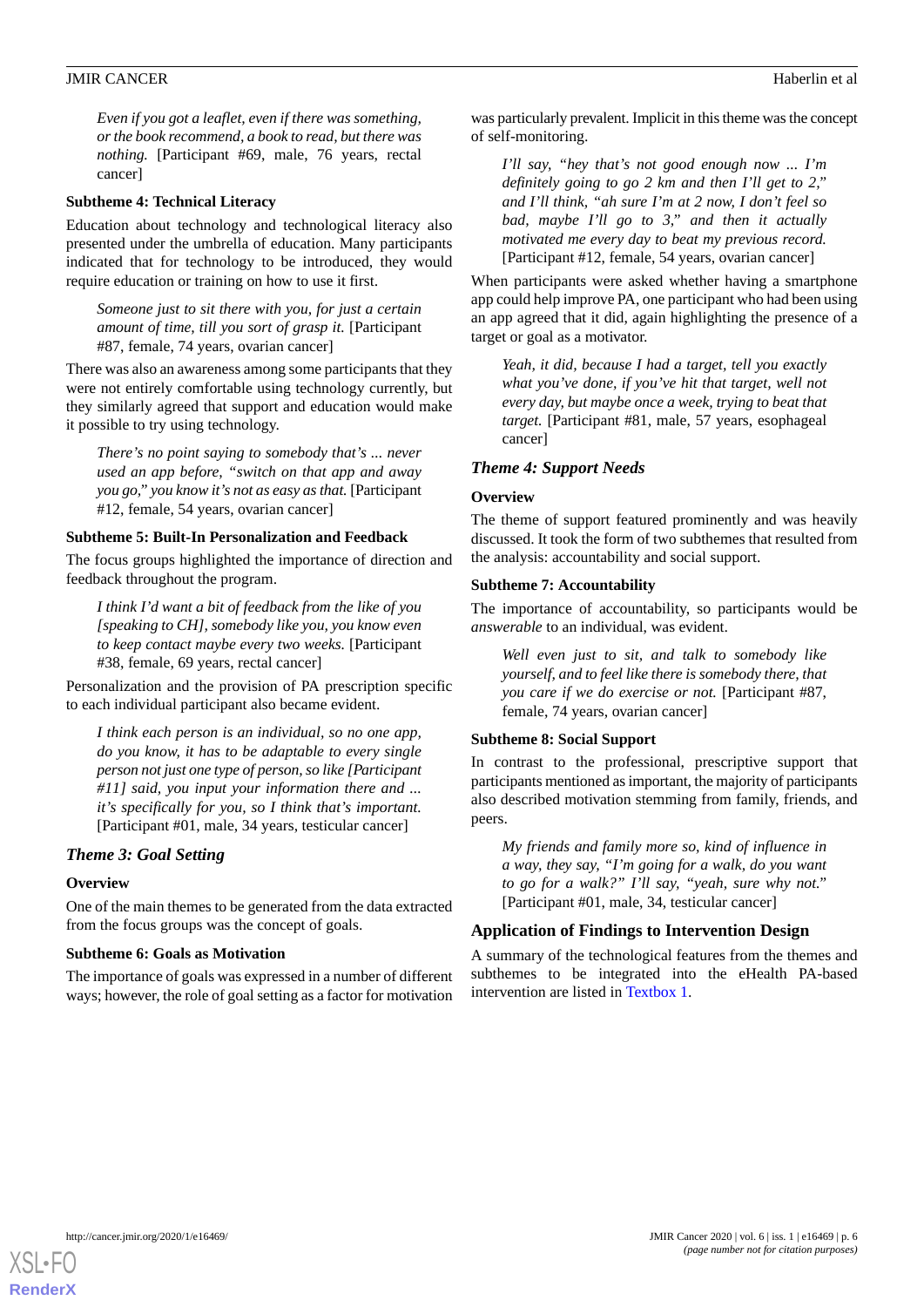<span id="page-6-0"></span>**Textbox 1.** Key design features of eHealth-based physical activity interventions.

- Personalized instruction to upskill technical literacy
- Integrated education about physical activity
- Integrated goal setting
- Integrate peer support where possible
- Tailored program—individually prescribed
- Blended program, including technology and human interaction and personalized professional guidance throughout the program
- Supervision for initial session
- Feedback on behavior
- User friendly

# *Discussion*

#### **Principal Findings**

eHealth-based PA interventions are an emerging type of intervention for cancer survivors. The aim of this study was to explore perspectives of cancer survivors toward the concept of an eHealth-based PA program. The initial scoping study highlighted the lack of knowledge of PA guidelines, which echoes the focus group findings. PA levels were likely to be overestimated due to the crude self-report method of quantification [[32\]](#page-9-9). The majority of participants were familiar with and used mobile apps, but usage of health-focused apps was low. This questionnaire-based study provided useful preparatory research for the design of the subsequent focus group study, and a high level of interest to participate in future eHealth-based studies was shown in this sample.

This focus group study delved much deeper into this topic and showed that while receptivity to the concept of an eHealth-based intervention was positive, participants need integrated education about the role of PA, technological upskilling to enable engagement with this medium, and some face-to-face interaction with a health professional in tandem with the remotely delivered aspect of an eHealth program.

This study highlighted the need for face-to-face support to initialize patients at the start of an eHealth program. The value of a trusted patient–health care provider relationship has been highlighted in a study that evaluated perspectives of mHealth interventions (ie, health interventions supported by a mobile device) in cancer survivors [[33\]](#page-9-10) and in patients with rheumatoid arthritis [\[34\]](#page-9-11). Our study showed that instead of a fully automated eHealth program, a blended program with personalized and formalized face-to-face human interaction integrated with eHealth would be optimal, which echoes previously identified program preferences [[34\]](#page-9-11).

Perspectives from this study indicated that an important technical specification to incorporate is personalized goal setting. Goal setting has previously been identified in a focus group study of cancer survivors as important in helping promote increased PA levels [\[35](#page-9-12)] and is underpinned by a well-recognized theoretical framework [\[36](#page-9-13)]. Further behavior change techniques that should be incorporated are feedback on

[XSL](http://www.w3.org/Style/XSL)•FO **[RenderX](http://www.renderx.com/)**

behavior—automated and personalized—as well as self-monitoring, mirroring work from a recent study [[33\]](#page-9-10).

Peer support as an important element of group-based interventions was also referenced in this study, which mirrors previous research [\[37](#page-9-14)[-39](#page-9-15)]. It has been suggested that the group dynamic enables better emotional support and coping skills than mediums that are not face-to-face, such as websites or books [[38\]](#page-9-16). Conversely, a large qualitative study of cancer survivors' perspectives of a cancer rehabilitation program indicated that participants were not motivated by the group aspect per se and risked dependency [\[39](#page-9-15)], so transitioning to "real life" outside the intervention can be difficult. Notably, practical challenges of integrating group-based exercise outside the home setting, such as travel and scheduling challenges [\[39](#page-9-15)], are overcome by eHealth-based interventions. Nonetheless, as peer support came across as an important motivational element from the perspective of cancer survivors in this study, we suggest integrating this into eHealth programs where possible (see [Textbox 1](#page-6-0)).

Several participants identified a technological training need to upskill sufficiently to enable engagement with eHealth-based interventions due to low confidence in their computer literacy. This lack of knowledge of technology was not the only deficit highlighted by this study, with results from the preceding questionnaire study highlighting a lack of knowledge of optimum PA, with only 17.6% (18/102) of participants correctly identifying recommended PA guidelines as identified by the American Cancer Society [[40\]](#page-9-17). Creating an opportunity for health professionals to bring up the benefits of PA and methods to improve PA behaviors is needed. Exercise preferences were not explored in this study, but it was implicitly stated throughout that walking was the most preferable form of exercise, which mirrors similar research in cancer survivors [\[33](#page-9-10)]. Building strength and flexibility in cancer survivors is also valuable [[40\]](#page-9-17), and it would be important to incorporate other modes of exercise in an eHealth-based PA program.

A number of strengths pertained to these two studies. The initial questionnaire-based study indicated a receptivity to further eHealth-based studies, which is likely important to establish in a new area of focus such as this. In the focus group study, participants were not biased by a predetermined program. This study involved identifying end users' needs and preferences to inspire and influence the technological aspects of the intervention, which can be applied to the design of future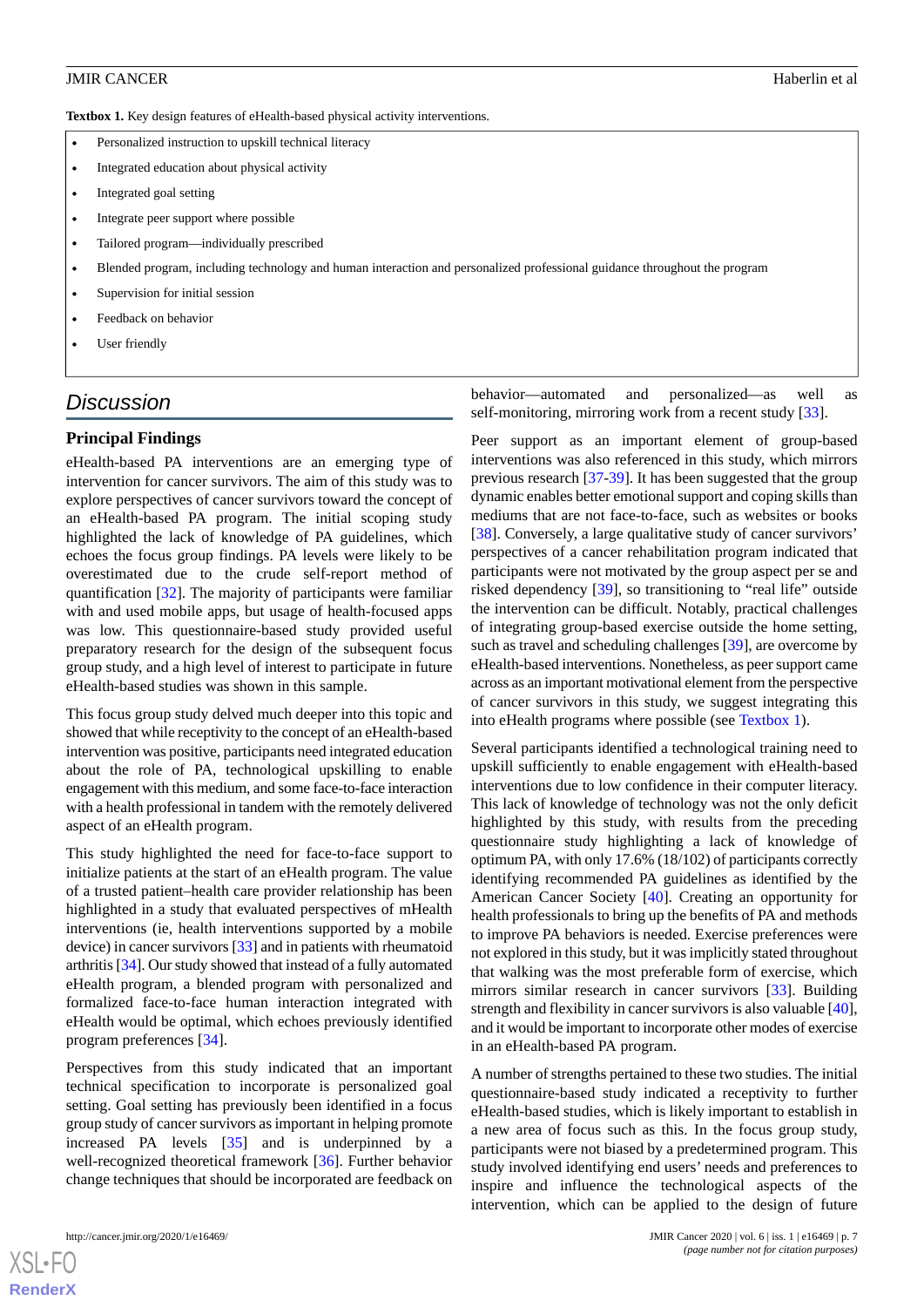interventions. This study provided valuable information on acceptability and intervention components [[15\]](#page-8-13).

Focus groups conducted at the pretrial phase have an added value that can optimize the design of the intervention and trial procedures [\[15](#page-8-13)]. Employing focus groups provided the opportunity to drill down and generate a depth of information not found in the preceding cross-sectional questionnaire-based study. There was a small number of participants in each focus group, which we observed to be less intimidating [[6\]](#page-8-4) and encouraged interaction, although it may potentially have limited diversity of views.

# **Study Limitations**

Resource constraints meant the research could be conducted in only one center, although a geographical spread of participants was noted. The generalizability of results to other settings is not known, although we have no evidence to suggest perspectives of this cohort are at odds with other locations. It should also be noted that sample size for the questionnaire study was small and may not be representative of the cancer survivor population. The mean age was over 60 years and participants were predominately female (74%) which may have influenced the results of the focus group. Naturally, in a heterogeneous disease such as cancer, it is likely that design of an eHealth intervention should be nuanced with a need for different considerations, such as increased supervision for people with advanced and metastatic diseases [[33\]](#page-9-10) and for those with a range of comorbidities. Ideally, a suite of PA options should be available to cancer survivors, of which eHealth appears to be an acceptable option. Also, an inherent limitation of this pretrial focus group study is that a hypothetical PA program was discussed, which may have given rise to overly positive comments due to social desirability bias [[41\]](#page-9-18).

# **Clinical Implications**

An important consideration in the design of eHealth-based interventions for people with cancer is to consider that technological upskilling may be necessary to bridge the knowledge gap and ease initial trepidations to optimally harness the potential of this medium. Opportunities for interaction with

a health care provider need to be built into the program. The program should be individualized, and essential behavior change elements to integrate into the program are goal setting and feedback on behavior.

# **Future Directions**

Future qualitative work should include other stakeholder perspectives and evaluation of user experience after completion of the eHealth interventions. There was a notable absence of issues relating to privacy and data security in the focus groups. Other behavioral change techniques, such as prompts and cues to be more physically active as well as incentives, rewards, and gamification, were not raised by participants but response to these behavioral change techniques may be mixed [\[33](#page-9-10)]. Future studies should nonetheless explore these pertinent topics.

Stakeholder perspectives gleaned from this study have informed key design features of the IMPETUS (IMproving Physical activity and Exercise with Technology Use in cancer Survivors) trial (ClinicalTrials.gov registration: NCT03036436), which we have recently conducted in our center. The intervention was based on intervention elements summarized in [Textbox 1](#page-6-0) and underpinned by sound behavioral change theory [[36\]](#page-9-13), which included aspects of goal setting, prompts, self-monitoring, and encouragement of independent exercise. Findings reported in this paper will help design and reconfigure future interventions incorporating this new and exciting medium.

# **Conclusions**

Given recent advancements that offer more technologically enhanced programs, this type of research is warranted to tailor design features and optimize their acceptability to cancer survivors. Even though low levels of technological literacy were reported among some participants, it would appear that there is an initial receptivity to the concept of eHealth-based PA interventions. However, these interventions should not be delivered in isolation, but with technological upskilling, built-in human interaction, and integrated behavioral change techniques in tandem. This study will add to the body of literature to ensure that eHealth interventions are user informed and tailored to suit the unique needs of cancer survivors.

# <span id="page-7-1"></span>**Conflicts of Interest**

None declared.

# <span id="page-7-2"></span>**Multimedia Appendix 1**

Questionnaire. [[PDF File \(Adobe PDF File\), 323 KB](https://jmir.org/api/download?alt_name=cancer_v6i1e16469_app1.pdf&filename=0be8672fe330df15782990452e83c61c.pdf)-[Multimedia Appendix 1\]](https://jmir.org/api/download?alt_name=cancer_v6i1e16469_app1.pdf&filename=0be8672fe330df15782990452e83c61c.pdf)

# <span id="page-7-0"></span>**Multimedia Appendix 2**

Interview guide for focus groups. [[DOCX File , 22 KB](https://jmir.org/api/download?alt_name=cancer_v6i1e16469_app2.docx&filename=052824533982c7b09fd0aaa55b26cdd7.docx)-[Multimedia Appendix 2\]](https://jmir.org/api/download?alt_name=cancer_v6i1e16469_app2.docx&filename=052824533982c7b09fd0aaa55b26cdd7.docx)

#### **References**

[XSL](http://www.w3.org/Style/XSL)•FO **[RenderX](http://www.renderx.com/)**

1. Rock CL, Doyle C, Demark-Wahnefried W, Meyerhardt J, Courneya KS, Schwartz AL, et al. Nutrition and physical activity guidelines for cancer survivors. CA Cancer J Clin 2012;62(4):243-274 [\[FREE Full text\]](https://doi.org/10.3322/caac.21142) [doi: [10.3322/caac.21142\]](http://dx.doi.org/10.3322/caac.21142) [Medline: [22539238](http://www.ncbi.nlm.nih.gov/entrez/query.fcgi?cmd=Retrieve&db=PubMed&list_uids=22539238&dopt=Abstract)]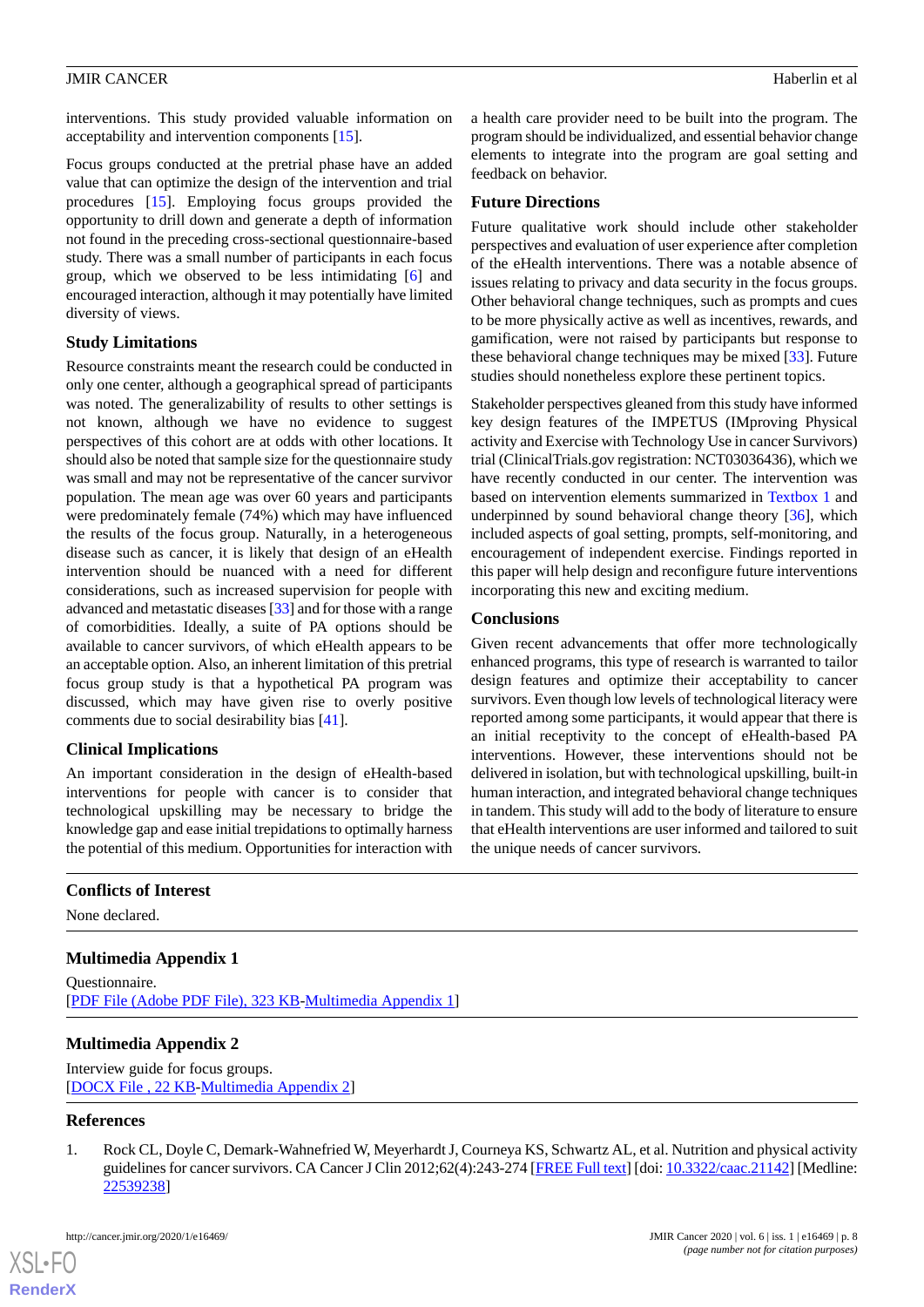- <span id="page-8-0"></span>2. Lynch B, Dunstan DW, Winkler E, Healy GN, Eakin E, Owen N. Objectively assessed physical activity, sedentary time and waist circumference among prostate cancer survivors: Findings from the National Health and Nutrition Examination Survey (2003-2006). Eur J Cancer Care (Engl) 2011 Jul;20(4):514-519. [doi: [10.1111/j.1365-2354.2010.01205.x](http://dx.doi.org/10.1111/j.1365-2354.2010.01205.x)] [Medline: [20597954](http://www.ncbi.nlm.nih.gov/entrez/query.fcgi?cmd=Retrieve&db=PubMed&list_uids=20597954&dopt=Abstract)]
- <span id="page-8-1"></span>3. Broderick JM, Hussey J, Kennedy MJ, O'Donnell DM. Testing the 'teachable moment' premise: Does physical activity increase in the early survivorship phase? Support Care Cancer 2014 Apr;22(4):989-997. [doi: [10.1007/s00520-013-2064-4](http://dx.doi.org/10.1007/s00520-013-2064-4)] [Medline: [24281728](http://www.ncbi.nlm.nih.gov/entrez/query.fcgi?cmd=Retrieve&db=PubMed&list_uids=24281728&dopt=Abstract)]
- <span id="page-8-3"></span><span id="page-8-2"></span>4. Wurz A, St-Aubin A, Brunet J. Breast cancer survivors' barriers and motives for participating in a group-based physical activity program offered in the community. Support Care Cancer 2015 Aug;23(8):2407-2416 [[FREE Full text](http://europepmc.org/abstract/MED/25605568)] [doi: [10.1007/s00520-014-2596-2\]](http://dx.doi.org/10.1007/s00520-014-2596-2) [Medline: [25605568](http://www.ncbi.nlm.nih.gov/entrez/query.fcgi?cmd=Retrieve&db=PubMed&list_uids=25605568&dopt=Abstract)]
- 5. Koutoukidis DA, Beeken RJ, Manchanda R, Michalopoulou M, Burnell M, Knobf MT, et al. Recruitment, adherence, and retention of endometrial cancer survivors in a behavioural lifestyle programme: The Diet and Exercise in Uterine Cancer Survivors (DEUS) parallel randomised pilot trial. BMJ Open 2017 Oct 08;7(10):e018015 [\[FREE Full text\]](http://bmjopen.bmj.com/cgi/pmidlookup?view=long&pmid=28993394) [doi: [10.1136/bmjopen-2017-018015\]](http://dx.doi.org/10.1136/bmjopen-2017-018015) [Medline: [28993394](http://www.ncbi.nlm.nih.gov/entrez/query.fcgi?cmd=Retrieve&db=PubMed&list_uids=28993394&dopt=Abstract)]
- <span id="page-8-5"></span><span id="page-8-4"></span>6. Saywell N, Taylor D. Focus group insights assist trial design for stroke telerehabilitation: A qualitative study. Physiother Theory Pract 2015 Mar;31(3):160-165. [doi: [10.3109/09593985.2014.982234](http://dx.doi.org/10.3109/09593985.2014.982234)] [Medline: [25404160](http://www.ncbi.nlm.nih.gov/entrez/query.fcgi?cmd=Retrieve&db=PubMed&list_uids=25404160&dopt=Abstract)]
- <span id="page-8-6"></span>7. O'Dea S. Statista. 2020 Feb 28. Number of smartphone users worldwide from 2016 to 2021 URL: [https://www.statista.com/](https://www.statista.com/statistics/330695/number-of-smartphone-users-worldwide/) [statistics/330695/number-of-smartphone-users-worldwide/](https://www.statista.com/statistics/330695/number-of-smartphone-users-worldwide/) [accessed 2019-10-05]
- <span id="page-8-7"></span>8. Johnson J. Statista. 2020 Feb 14. Number of daily internet users in Great Britain from 2006 to 2019 URL: [https://www.](https://www.statista.com/statistics/275786/daily-internet-users-in-great-britain/) [statista.com/statistics/275786/daily-internet-users-in-great-britain/](https://www.statista.com/statistics/275786/daily-internet-users-in-great-britain/) [accessed 2019-10-05]
- <span id="page-8-8"></span>9. Eysenbach G. What is e-health? J Med Internet Res 2001;3(2):E20 [[FREE Full text\]](https://www.jmir.org/2001/2/e20/) [doi: [10.2196/jmir.3.2.e20\]](http://dx.doi.org/10.2196/jmir.3.2.e20) [Medline: [11720962](http://www.ncbi.nlm.nih.gov/entrez/query.fcgi?cmd=Retrieve&db=PubMed&list_uids=11720962&dopt=Abstract)]
- <span id="page-8-9"></span>10. Rathbone AL, Prescott J. The use of mobile apps and SMS messaging as physical and mental health interventions: Systematic review. Focus (Am Psychiatr Publ) 2018 Oct;16(4):456-465 [[FREE Full text](http://europepmc.org/abstract/MED/32021583)] [doi: [10.1176/appi.focus.16406\]](http://dx.doi.org/10.1176/appi.focus.16406) [Medline: [32021583](http://www.ncbi.nlm.nih.gov/entrez/query.fcgi?cmd=Retrieve&db=PubMed&list_uids=32021583&dopt=Abstract)]
- <span id="page-8-10"></span>11. Whitehead L, Seaton P. The effectiveness of self-management mobile phone and tablet apps in long-term condition management: A systematic review. J Med Internet Res 2016 May 16;18(5):e97 [[FREE Full text\]](https://www.jmir.org/2016/5/e97/) [doi: [10.2196/jmir.4883](http://dx.doi.org/10.2196/jmir.4883)] [Medline: [27185295](http://www.ncbi.nlm.nih.gov/entrez/query.fcgi?cmd=Retrieve&db=PubMed&list_uids=27185295&dopt=Abstract)]
- <span id="page-8-11"></span>12. Haberlin C, O'Dwyer T, Mockler D, Moran J, O'Donnell DM, Broderick J. The use of eHealth to promote physical activity in cancer survivors: A systematic review. Support Care Cancer 2018 Oct;26(10):3323-3336. [doi: [10.1007/s00520-018-4305-z\]](http://dx.doi.org/10.1007/s00520-018-4305-z) [Medline: [29909476](http://www.ncbi.nlm.nih.gov/entrez/query.fcgi?cmd=Retrieve&db=PubMed&list_uids=29909476&dopt=Abstract)]
- <span id="page-8-12"></span>13. Bradley F, Wiles R, Kinmonth A, Mant D, Gantley M. Development and evaluation of complex interventions in health services research: Case study of the Southampton Heart Integrated Care Project (SHIP). The SHIP Collaborative Group. BMJ 1999 Mar 13;318(7185):711-715 [\[FREE Full text\]](http://europepmc.org/abstract/MED/10074018) [doi: [10.1136/bmj.318.7185.711](http://dx.doi.org/10.1136/bmj.318.7185.711)] [Medline: [10074018](http://www.ncbi.nlm.nih.gov/entrez/query.fcgi?cmd=Retrieve&db=PubMed&list_uids=10074018&dopt=Abstract)]
- <span id="page-8-14"></span><span id="page-8-13"></span>14. Craig P, Dieppe P, Macintyre S, Michie S, Nazareth I, Petticrew M, Medical Research Council Guidance. Developing and evaluating complex interventions: The new Medical Research Council guidance. BMJ 2008 Sep 29;337:a1655 [[FREE Full](http://europepmc.org/abstract/MED/18824488) [text](http://europepmc.org/abstract/MED/18824488)] [doi: [10.1136/bmj.a1655](http://dx.doi.org/10.1136/bmj.a1655)] [Medline: [18824488](http://www.ncbi.nlm.nih.gov/entrez/query.fcgi?cmd=Retrieve&db=PubMed&list_uids=18824488&dopt=Abstract)]
- <span id="page-8-15"></span>15. O'Cathain A, Thomas KJ, Drabble SJ, Rudolph A, Hewison J. What can qualitative research do for randomised controlled trials? A systematic mapping review. BMJ Open 2013 Jun 20;3(6):e002889 [[FREE Full text](http://bmjopen.bmj.com/cgi/pmidlookup?view=long&pmid=23794542)] [doi: [10.1136/bmjopen-2013-002889\]](http://dx.doi.org/10.1136/bmjopen-2013-002889) [Medline: [23794542](http://www.ncbi.nlm.nih.gov/entrez/query.fcgi?cmd=Retrieve&db=PubMed&list_uids=23794542&dopt=Abstract)]
- <span id="page-8-16"></span>16. Corrigan M, Cupples ME, Smith SM, Byrne M, Leathem CS, Clerkin P, et al. The contribution of qualitative research in designing a complex intervention for secondary prevention of coronary heart disease in two different healthcare systems. BMC Health Serv Res 2006 Jul 18;6:90 [[FREE Full text](https://bmchealthservres.biomedcentral.com/articles/10.1186/1472-6963-6-90)] [doi: [10.1186/1472-6963-6-90\]](http://dx.doi.org/10.1186/1472-6963-6-90) [Medline: [16848896\]](http://www.ncbi.nlm.nih.gov/entrez/query.fcgi?cmd=Retrieve&db=PubMed&list_uids=16848896&dopt=Abstract)
- 17. Hoddinott P, Morgan H, Thomson G, Crossland N, Craig L, Britten J, et al. Intervention vignettes as a qualitative tool to refine complex intervention design. Trials 2013 Nov 29;14(S1):O55. [doi: [10.1186/1745-6215-14-s1-o55](http://dx.doi.org/10.1186/1745-6215-14-s1-o55)]
- 18. Spence R, Heesch KC, Brown WJ. Colorectal cancer survivors' exercise experiences and preferences: Qualitative findings from an exercise rehabilitation programme immediately after chemotherapy. Eur J Cancer Care (Engl) 2011 Mar;20(2):257-266. [doi: [10.1111/j.1365-2354.2010.01214.x\]](http://dx.doi.org/10.1111/j.1365-2354.2010.01214.x) [Medline: [20649808](http://www.ncbi.nlm.nih.gov/entrez/query.fcgi?cmd=Retrieve&db=PubMed&list_uids=20649808&dopt=Abstract)]
- <span id="page-8-17"></span>19. Midtgaard J, Rorth M, Stelter R, Adamsen L. The group matters: An explorative study of group cohesion and quality of life in cancer patients participating in physical exercise intervention during treatment. Eur J Cancer Care (Engl) 2006 Mar;15(1):25-33. [doi: [10.1111/j.1365-2354.2005.00616.x\]](http://dx.doi.org/10.1111/j.1365-2354.2005.00616.x) [Medline: [16441674](http://www.ncbi.nlm.nih.gov/entrez/query.fcgi?cmd=Retrieve&db=PubMed&list_uids=16441674&dopt=Abstract)]
- <span id="page-8-18"></span>20. Emslie C, Whyte F, Campbell A, Mutrie N, Lee L, Ritchie D, et al. 'I wouldn't have been interested in just sitting round a table talking about cancer': Exploring the experiences of women with breast cancer in a group exercise trial. Health Educ Res 2007 Dec;22(6):827-838. [doi: [10.1093/her/cyl159\]](http://dx.doi.org/10.1093/her/cyl159) [Medline: [17272293](http://www.ncbi.nlm.nih.gov/entrez/query.fcgi?cmd=Retrieve&db=PubMed&list_uids=17272293&dopt=Abstract)]
- 21. Korstjens I, Mesters I, Gijsen B, van den Borne B. Cancer patients' view on rehabilitation and quality of life: A programme audit. Eur J Cancer Care (Engl) 2008 May;17(3):290-297. [doi: [10.1111/j.1365-2354.2007.00864.x](http://dx.doi.org/10.1111/j.1365-2354.2007.00864.x)] [Medline: [18419633](http://www.ncbi.nlm.nih.gov/entrez/query.fcgi?cmd=Retrieve&db=PubMed&list_uids=18419633&dopt=Abstract)]
- 22. Martin EC, Basen-Engquist K, Cox MG, Lyons EJ, Carmack CL, Blalock JA, et al. Interest in health behavior intervention delivery modalities among cancer survivors: A cross-sectional study. JMIR Cancer 2016 Feb 11;2(1):e1 [\[FREE Full text\]](https://cancer.jmir.org/2016/1/e1/) [doi: [10.2196/cancer.5247](http://dx.doi.org/10.2196/cancer.5247)] [Medline: [28410164](http://www.ncbi.nlm.nih.gov/entrez/query.fcgi?cmd=Retrieve&db=PubMed&list_uids=28410164&dopt=Abstract)]

[XSL](http://www.w3.org/Style/XSL)•FO **[RenderX](http://www.renderx.com/)**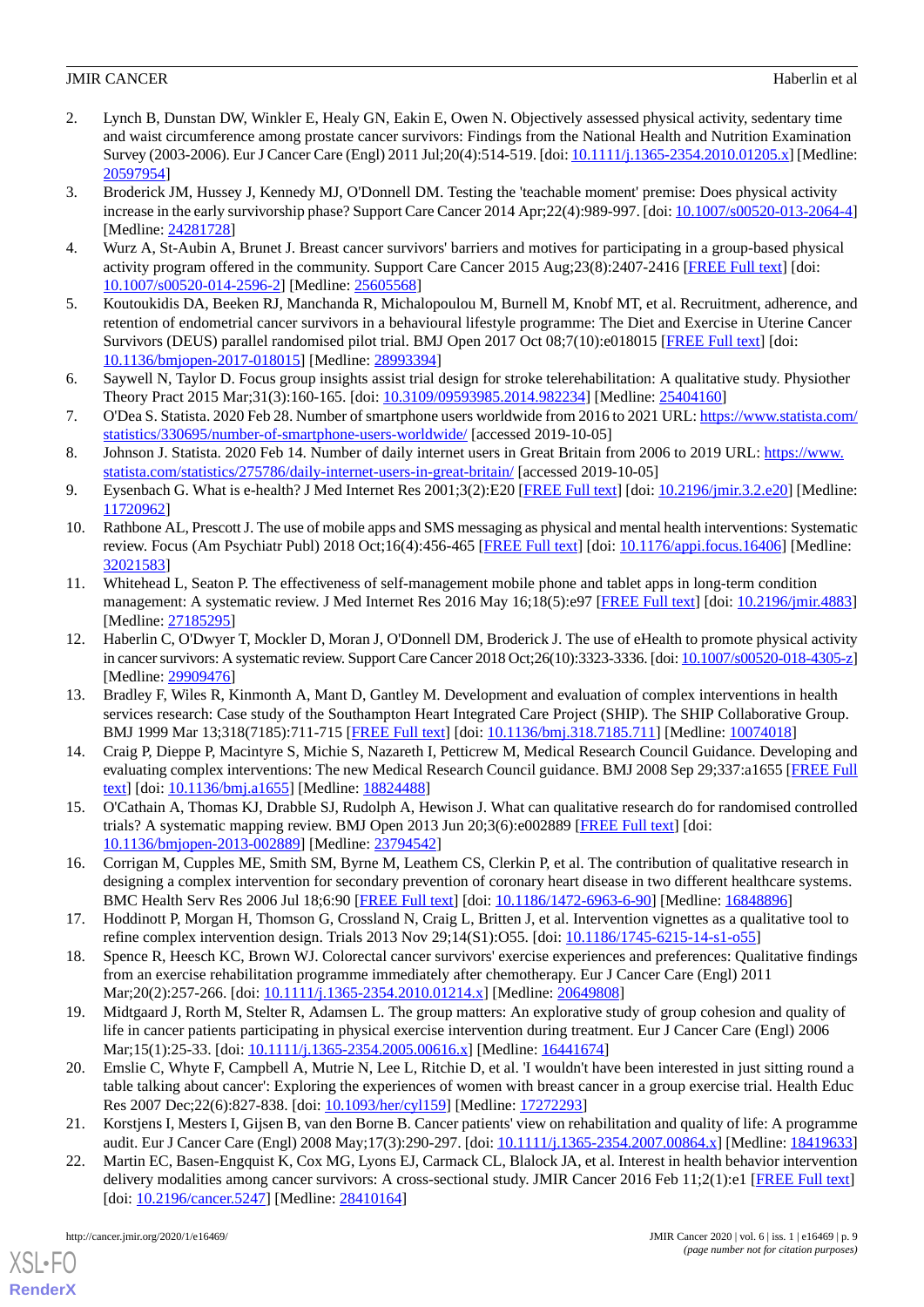- <span id="page-9-0"></span>23. Phillips SM, Conroy DE, Keadle SK, Pellegrini CA, Lloyd GR, Penedo FJ, et al. Breast cancer survivors' preferences for technology-supported exercise interventions. Support Care Cancer 2017 Oct;25(10):3243-3252 [[FREE Full text](http://europepmc.org/abstract/MED/28470368)] [doi: [10.1007/s00520-017-3735-3\]](http://dx.doi.org/10.1007/s00520-017-3735-3) [Medline: [28470368](http://www.ncbi.nlm.nih.gov/entrez/query.fcgi?cmd=Retrieve&db=PubMed&list_uids=28470368&dopt=Abstract)]
- <span id="page-9-2"></span><span id="page-9-1"></span>24. Godin G, Shephard RJ. A simple method to assess exercise behavior in the community. Can J Appl Sport Sci 1985 Sep;10(3):141-146. [Medline: [4053261](http://www.ncbi.nlm.nih.gov/entrez/query.fcgi?cmd=Retrieve&db=PubMed&list_uids=4053261&dopt=Abstract)]
- <span id="page-9-3"></span>25. Kitzinger J. Qualitative research. Introducing focus groups. BMJ 1995 Jul 29;311(7000):299-302 [\[FREE Full text\]](http://europepmc.org/abstract/MED/7633241) [doi: [10.1136/bmj.311.7000.299\]](http://dx.doi.org/10.1136/bmj.311.7000.299) [Medline: [7633241\]](http://www.ncbi.nlm.nih.gov/entrez/query.fcgi?cmd=Retrieve&db=PubMed&list_uids=7633241&dopt=Abstract)
- <span id="page-9-4"></span>26. Leung F, Savithiri R. Spotlight on focus groups. Can Fam Physician 2009 Feb;55(2):218-219 [[FREE Full text](http://www.cfp.ca/cgi/pmidlookup?view=long&pmid=19221085)] [Medline: [19221085](http://www.ncbi.nlm.nih.gov/entrez/query.fcgi?cmd=Retrieve&db=PubMed&list_uids=19221085&dopt=Abstract)]
- <span id="page-9-5"></span>27. Tong A, Sainsbury P, Craig J. Consolidated criteria for reporting qualitative research (COREQ): A 32-item checklist for interviews and focus groups. Int J Qual Health Care 2007 Dec;19(6):349-357. [doi: [10.1093/intqhc/mzm042\]](http://dx.doi.org/10.1093/intqhc/mzm042) [Medline: [17872937](http://www.ncbi.nlm.nih.gov/entrez/query.fcgi?cmd=Retrieve&db=PubMed&list_uids=17872937&dopt=Abstract)]
- <span id="page-9-6"></span>28. Krueger RA. Developing Questions for Focus Groups (Focus Group Kit). Thousand Oaks, CA: SAGE Publications; 1998.
- <span id="page-9-7"></span>29. Marks DF, Yardley L. Qualitative data collection: Interviews and focus groups. In: Marks DF, Yardley L, editors. Research Methods for Clinical and Health Psychology. Thousand Oaks, CA: SAGE Publications; 2004:39-55.
- <span id="page-9-8"></span>30. Guest G, Bunce A, Johnson L. How many interviews are enough? Field methods 2016 Jul 21;18(1):59-82. [doi: [10.1177/1525822x05279903\]](http://dx.doi.org/10.1177/1525822x05279903)
- <span id="page-9-9"></span>31. Braun V, Clarke V. Using thematic analysis in psychology. Qual Res Psychol 2006 Jan;3(2):77-101. [doi: [10.1191/1478088706qp063oa](http://dx.doi.org/10.1191/1478088706qp063oa)]
- <span id="page-9-10"></span>32. Klesges RC, Eck LH, Mellon MW, Fulliton W, Somes GW, Hanson CL. The accuracy of self-reports of physical activity. Med Sci Sports Exerc 1990 Oct;22(5):690-697. [doi: [10.1249/00005768-199010000-00022](http://dx.doi.org/10.1249/00005768-199010000-00022)] [Medline: [2233209\]](http://www.ncbi.nlm.nih.gov/entrez/query.fcgi?cmd=Retrieve&db=PubMed&list_uids=2233209&dopt=Abstract)
- <span id="page-9-11"></span>33. Roberts AL, Potts HW, Koutoukidis DA, Smith L, Fisher A. Breast, prostate, and colorectal cancer survivors' experiences of using publicly available physical activity mobile apps: Qualitative study. JMIR Mhealth Uhealth 2019 Jan 04;7(1):e10918 [[FREE Full text](https://mhealth.jmir.org/2019/1/e10918/)] [doi: [10.2196/10918\]](http://dx.doi.org/10.2196/10918) [Medline: [30609982\]](http://www.ncbi.nlm.nih.gov/entrez/query.fcgi?cmd=Retrieve&db=PubMed&list_uids=30609982&dopt=Abstract)
- <span id="page-9-12"></span>34. Mathijssen EG, Vriezekolk JE, Eijsbouts AM, van den Hoogen FH, van den Bemt BJ. Support needs for medication use and the suitability of eHealth technologies to address these needs: A focus group study of older patients with rheumatoid arthritis. Patient Prefer Adherence 2018;12:349-358 [\[FREE Full text\]](https://dx.doi.org/10.2147/PPA.S152759) [doi: [10.2147/PPA.S152759\]](http://dx.doi.org/10.2147/PPA.S152759) [Medline: [29563778](http://www.ncbi.nlm.nih.gov/entrez/query.fcgi?cmd=Retrieve&db=PubMed&list_uids=29563778&dopt=Abstract)]
- <span id="page-9-14"></span><span id="page-9-13"></span>35. Boland L, Bennett K, Connolly D. Self-management interventions for cancer survivors: A systematic review. Support Care Cancer 2018 May;26(5):1585-1595. [doi: [10.1007/s00520-017-3999-7](http://dx.doi.org/10.1007/s00520-017-3999-7)] [Medline: [29199362](http://www.ncbi.nlm.nih.gov/entrez/query.fcgi?cmd=Retrieve&db=PubMed&list_uids=29199362&dopt=Abstract)]
- <span id="page-9-16"></span>36. Michie S, Johnston M, Carey R. Behavior change techniques. In: Gellman M, Turner J, editors. Encyclopedia of Behavioral Medicine. New York, NY: Springer; 2016:1-8.
- <span id="page-9-15"></span>37. Szalai M, Szirmai A, Füge K, Makai A, Erdélyi G, Prémusz V, et al. Special aspects of social support: Qualitative analysis of oncologic rehabilitation through a belly dancing peer support group. Eur J Cancer Care (Engl) 2017 Nov;26(6):e12656. [doi: [10.1111/ecc.12656](http://dx.doi.org/10.1111/ecc.12656)] [Medline: [28194904\]](http://www.ncbi.nlm.nih.gov/entrez/query.fcgi?cmd=Retrieve&db=PubMed&list_uids=28194904&dopt=Abstract)
- <span id="page-9-17"></span>38. Breau RH, Norman RW. The role of self-help groups in educating and supporting patients with prostate cancer and interstitial cystitis. BJU Int 2003 Oct;92(6):602-606 [[FREE Full text\]](https://onlinelibrary.wiley.com/resolve/openurl?genre=article&sid=nlm:pubmed&issn=1464-4096&date=2003&volume=92&issue=6&spage=602) [doi: [10.1046/j.1464-410x.2003.04431.x](http://dx.doi.org/10.1046/j.1464-410x.2003.04431.x)] [Medline: [14511043](http://www.ncbi.nlm.nih.gov/entrez/query.fcgi?cmd=Retrieve&db=PubMed&list_uids=14511043&dopt=Abstract)]
- <span id="page-9-18"></span>39. Midtgaard J, Hammer NM, Andersen C, Larsen A, Bruun D, Jarden M. Cancer survivors' experience of exercise-based cancer rehabilitation: A meta-synthesis of qualitative research. Acta Oncol 2015 May;54(5):609-617. [doi: [10.3109/0284186X.2014.995777](http://dx.doi.org/10.3109/0284186X.2014.995777)] [Medline: [25751760\]](http://www.ncbi.nlm.nih.gov/entrez/query.fcgi?cmd=Retrieve&db=PubMed&list_uids=25751760&dopt=Abstract)
- 40. Schmitz KH, Courneya KS, Matthews C, Demark-Wahnefried W, Galvão DA, Pinto BM, American College of Sports Medicine. American College of Sports Medicine roundtable on exercise guidelines for cancer survivors. Med Sci Sports Exerc 2010 Jul;42(7):1409-1426. [doi: [10.1249/MSS.0b013e3181e0c112](http://dx.doi.org/10.1249/MSS.0b013e3181e0c112)] [Medline: [20559064](http://www.ncbi.nlm.nih.gov/entrez/query.fcgi?cmd=Retrieve&db=PubMed&list_uids=20559064&dopt=Abstract)]
- 41. Paulhus DL. Measurement and control of response bias. In: Robinson JP, Shaver PR, Wrightsman LS, editors. Measures of Personality and Social Psychological Attitudes. Volume 1 of Measures of Social Psychological Attitudes. San Diego, CA: Academic Press; 1991:17-59.

# **Abbreviations**

**COREQ:** COnsolidated criteria for REporting Qualitative research **eHealth:** electronic health **IMPETUS:** IMproving Physical activity and Exercise with Technology Use in cancer Survivors **mHealth:** mobile health **MRC:** Medical Research Council **PA:** physical activity